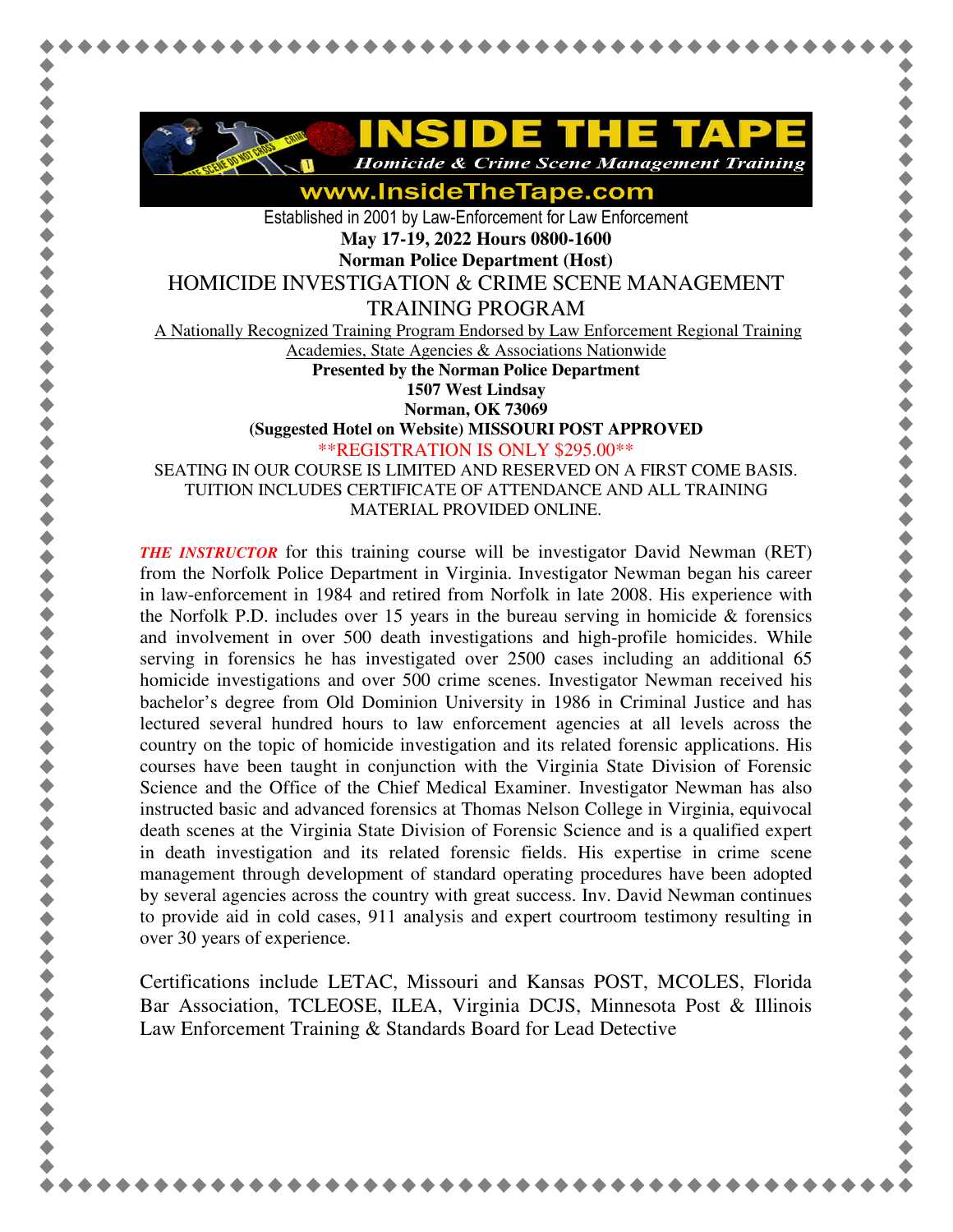## **COURSE TOPICS** ARE TO INCLUDE:

\*Development of Standard Operating Procedures Regarding the Suspicious Death Scene \*Defining and Explaining the Various Levels of Association that Exist Between the Homicide Victim and Offender (Pyramid of Association) (Solvability Factors)

\*Initial Scene Responsibilities Covering Boundaries, Canvassing (Data Collection)  $\&$ Immediate Leads (Sources)

\*Proper Crime Scene Protocol as it Relates to Death Investigation & Homicide

- \*Cold Case Investigation Strategies & Review of Solvability Factors (Case Objectives) \*Cold Case Reviews
- \*Evaluation of the 911 Call During the Active Phase through Case Reviews

\*Sources of Crime Scene Contamination & Prevention (Assessment Accountability)

- \*Categories of Circumstantial Evidence and Recognition of Contamination
- \*Victimology and Immediate Lead Indicators (High Vs. Low Risk)

\*Medical-Legal Death Investigation (Victim I.D. / Time of Death / Injury Recognition)

- \*Primary & Secondary Crime Scenes (Proper Definition)
- \*Crime Scene Sequence Event Determination Model Employing Scientific Method \*Crime Scene Evaluation (Execution of the Walk-thru)
- \*Crime Scene Indicators Related to Motive, Manner of Death & Method of Operation

\*DNA Review and Touch Evidence (Familial DNA & Phenotyping) (Genealogy)

- \*Specific Types of Crime Scenes & Related Forensic Disciplines
- \*Case Review (To Change Each Course)
- \*Suicide and Equivocal Death Scene Investigation Analysis of Equivocal Death
- \*SIDS Review and Infant Homicide Scene

Inside the Tape has been committed to providing quality training to law-enforcement agencies since 2001 without raising tuition rates or cancelling classes. We have added more in-depth topics and several new case reviews to our program which continues to receive high marks from law enforcement at all levels across the country and has been used as a model for homicide scene management by agencies such as the Cincinnati, Austin, Detroit, Atlanta and St Paul Police in Minnesota. Several agencies contract our program out for in-service training and have implemented our methodologies and crime scene management principles with great success resulting in higher clearance and conviction rates. Our courses have also been certified by the Illinois Law Enforcement Training and Standards Board by the Law and Justice Commission as required training to serve as a lead detective in the state.

REGISTER ONLINE AT WWW.INSIDETHETAPE.COM

Simply go to the calendar page and click the on-line registration link for the Norman Course. Print out the registration form and complete including method of payment. Fax the registration to 1-866-529-6152. You will receive a confirmation within 24 hours and a receipt if paying by credit card. Once payment is made refunds are not issued but credits are given for any future training course offered in the U.S.

INVESTIGATOR DAVID NEWMAN (RET) NORFOLK POLICE DEPARTMENT HOMICIDE & FORENSIC SECTION

INSIDETHETAPE@COX.NET WWW.INSIDETHETAPE.COM **Phone:** (757) 748-1991 **Fax:** (866) 529-6152 **Toll Free: (800) 297-6007**